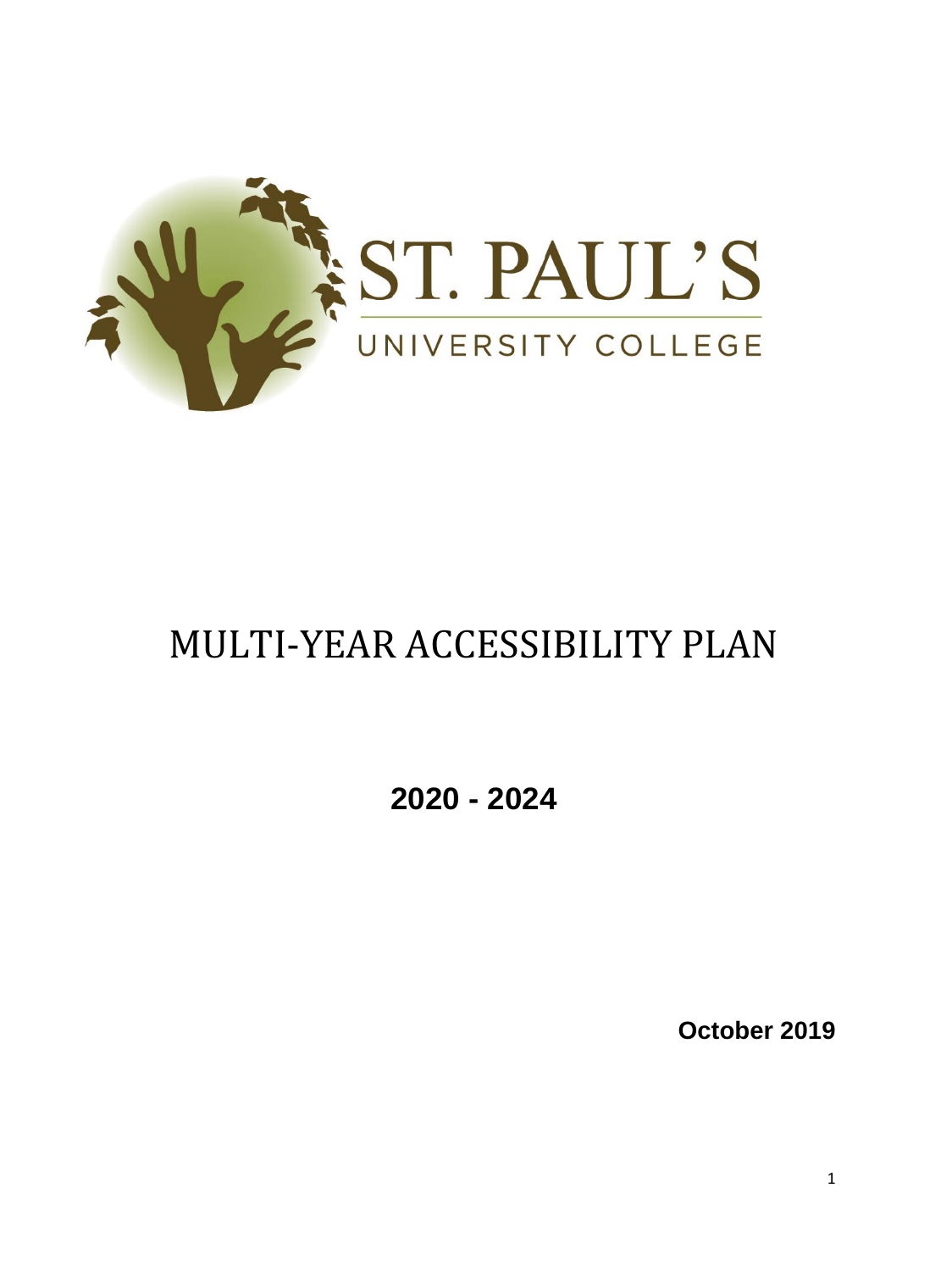# **INTRODUCTION**

The Integrated Accessibility Standards Regulation (IASR) of the Accessibility for Ontarians with Disabilities Act (AODA) requires organizations to produce multi-year accessibility plans that include targets and timelines for compliance with the multiple requirements of the IASR, in addition to their activities relating to both the Customer Service Standard of AODA and locallyidentified barriers in by-laws, policies, programs, practices and services. This Multi-year Accessibility Plan captures our priorities in the area of accessibility over the next five years. St. Paul's University College (St. Paul's) is committed to providing an accessible environment to all staff/faculty, students/tenants, and visitors and to ensure equal treatment to people with disabilities (both visible and non-visible) with respect to the use and benefit of services, programs, goods and facilities.

This multi-year accessibility plan is intended to support and align with the commitments within our affiliated institution at the University of Waterloo and was created in consultation with our staff, volunteers and clients with disabilities.

This plan is available in alternate format, or with communication support, upon request.

### **DEFINITIONS**

For the purposes of this plan, the following definitions apply:

A "**barrier**" is anything that prevents a person with a disability from fully participating in all aspects of society because of his or her disability, including a physical barrier, an architectural barrier, an informational or communications barrier, an attitudinal barrier, a technological barrier, a policy or a practice. (A Guide to Annual Accessibility Planning, under the Ontarians with Disabilities Act, 2001,

<http://www.ontla.on.ca/library/repository/mon/4000/10305615.pdf> , p. 5)

**Architectural** and **physical** barriers are features of buildings or spaces that cause problems for people with disabilities. Examples are:

- hallways and doorways that are too narrow for a person using a wheelchair, electric scooter or walker
- counters that are too high for a person of short stature
- poor lighting for people with low vision
- doorknobs that are difficult for people with arthritis to grasp
- parking spaces that are too narrow for a driver who uses a wheelchair
- telephones that are not equipped with telecommunications devices for people who are deaf, deafened or hard of hearing

**Attitudinal** barriers are those that discriminate against persons with disabilities. Examples are:

• thinking that persons with disabilities are inferior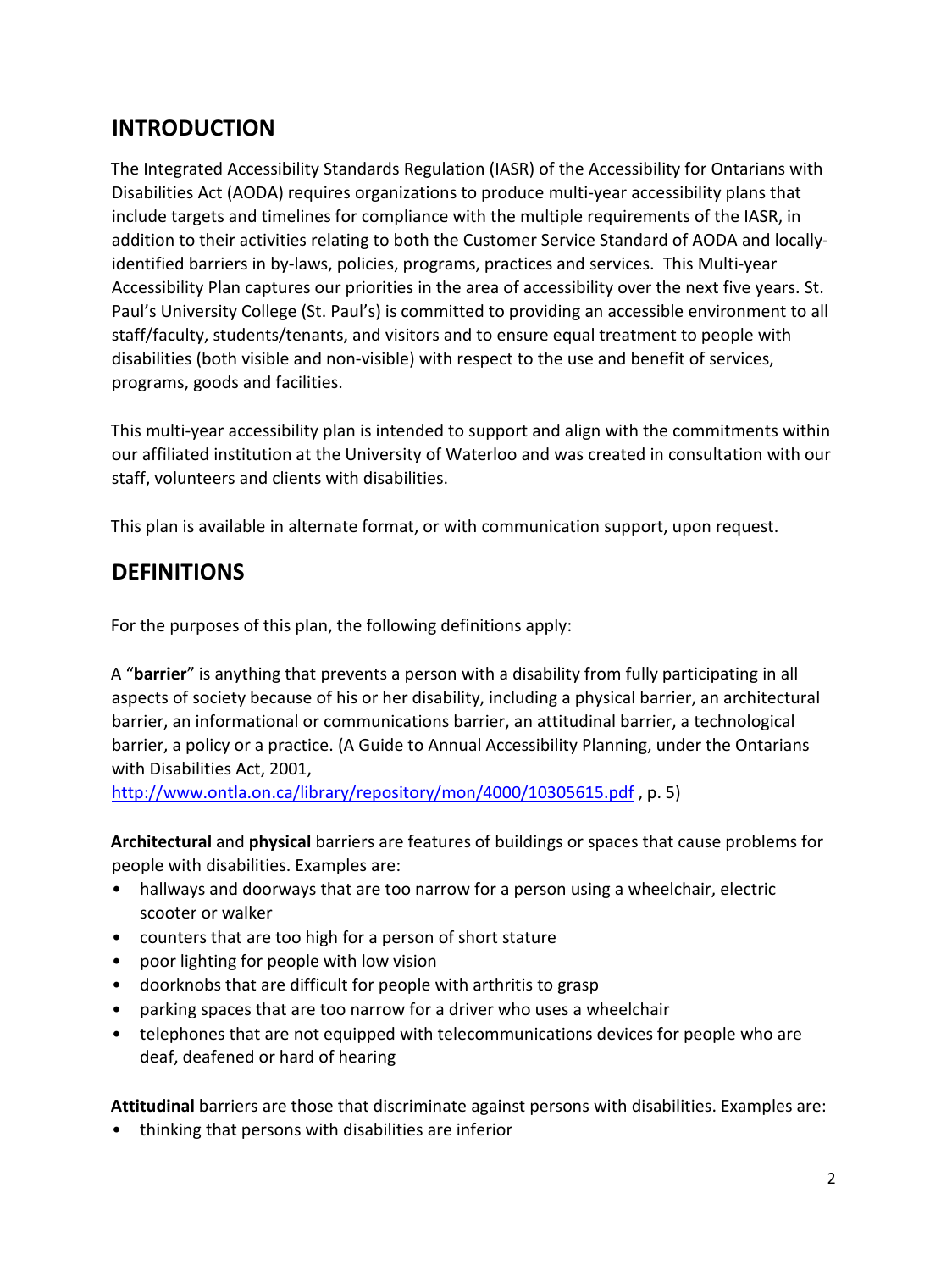• assuming that a person who has a speech impairment can't understand you

**Technological** barriers occur when a technology can't be modified to support various assistive devices.

**Information or communications** barriers happen when a person can't easily understand information. Examples are:

- print is too small to read
- websites can't be accessed by people who are not able to use a mouse

**Organizational** barriers are an organization's **policies, practices or procedures** that discriminate against persons with disabilities. Examples are:

- a hiring process that is not open to persons with disabilities
- a practice of announcing important messages over an intercom that persons with hearing impairments cannot hear clearly

#### **A Disability** is:

- a. Any degree of physical disability, infirmity, malformation or disfigurement that is caused by bodily injury, birth defect or illness and, without limiting the generality of the foregoing, includes diabetes mellitus, epilepsy, a brain injury, any degree of paralysis, amputation, lack of physical co-ordination, blindness or visual impediment, deafness or hearing impediment, muteness or speech impediment, or physical reliance on a guide dog or other animal or on a wheelchair or other remedial appliance or device,
- b. A condition of mental impairment, disorder, or a developmental disability,
- c. A learning disability, or a dysfunction in one or more of the processes involved in understanding or using symbols or spoken language,

#### **RECENT ACCESSIBILITY ACCOMPLISHMENTS**

Over the last few years, St. Paul's has made dedicated efforts in providing an environment that promotes the participation and inclusion of persons with disabilities. While some initiatives were undertaken to include recent updates and changes to the AODA, St. Paul's inherently determined the need to address barriers and implement change or modifications to be inclusive. Some of our more recent initiatives are summarized in the following section:

- We confirmed our commitment to openness to service animals and support persons to assist people with disabilities with adoption of the policies on accommodation of service animals and support persons
- St. Paul's is an equal opportunity employer in recruitment and retention of employees. Orientation for new staff and faculty incorporates a component on the diverse workplace and the support services available to address the needs of faculty or staff with suspected or identified disabilities.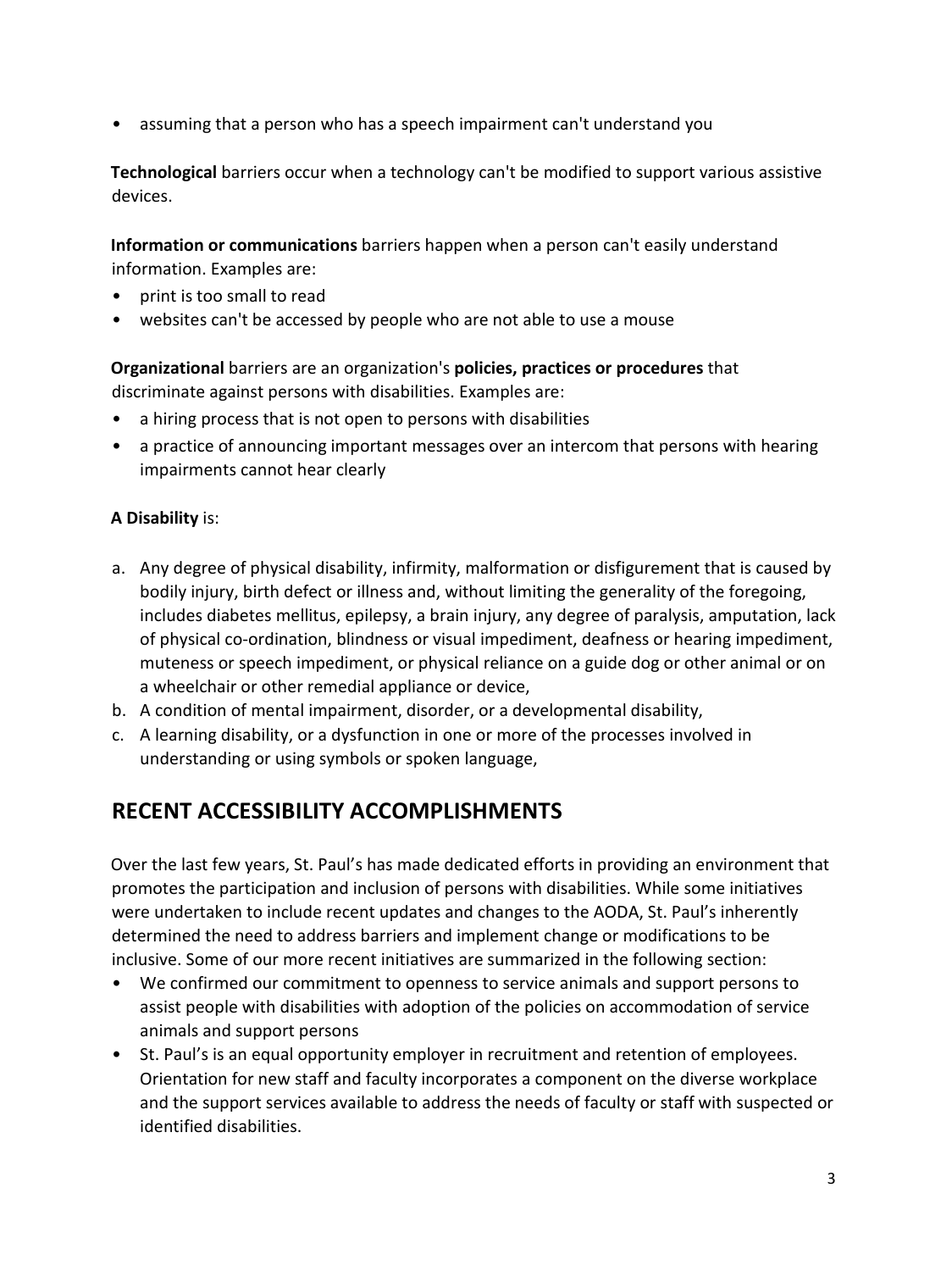- St. Paul's offers training and professional development opportunities through the University of Waterloo's Inclusivity Series to all our employees to increase their knowledge on accessibility and inclusion.
- St. Paul's has created a process to meet short-term accessible parking needs, including assigned permit spaces to accommodate individuals with temporarily reduced mobility, who may not have a Ministry of Transportation issued accessible parking permit.
- We improved accessibility to many building entrances
- We have confirmed our commitment to inclusiveness and access to a barrier free environment throughout all stages of the recruitment and selection process for employees and volunteers
- We have implemented accessibility options when making modifications to the website and printed materials
- Provided a mechanism through our website for feedback

### **ACTIONS PLANNED FOR 2020 – 2024**

St. Paul's has set forth a five-year plan to bring accessibility and inclusion to the forefront of its operations, while ensuring ongoing legal compliance with the AODA. The following initiatives have been identified to ensure ongoing compliance with accessibility legislation at our affiliated institution.

| <b>Customer Service</b>                                                                                                                                                              | 2020 | 2021         | 2022     | 2023 | 2024 |
|--------------------------------------------------------------------------------------------------------------------------------------------------------------------------------------|------|--------------|----------|------|------|
| Update and continue to deliver education/training to staff<br>and volunteers regarding customer service of individuals<br>with disabilities, including initial orientation upon hire | V    | V            | V        | V    | ν    |
| Make improvements to accessibility based on<br>suggestions, training, and ongoing consultation with<br>persons experiencing disabilities                                             | J    | νI           | <b>V</b> | J    | J    |
| <b>Information and Communications</b>                                                                                                                                                | 2020 | 2021         | 2022     | 2023 | 2024 |
| Identify commonly required communication formats and<br>develop a strategy to ensure consistency across our<br>website, publications and promotional material                        | ν    | V            | νI       | J    | νI   |
|                                                                                                                                                                                      |      |              |          |      |      |
| <b>Employment Accommodations</b>                                                                                                                                                     | 2020 | 2021         | 2022     | 2023 | 2024 |
| Include a statement in all staff and volunteer<br>recruitment/postings confirming commitment to<br>accommodation of applicants with a disability                                     | V    | $\mathbf{v}$ | V        | V    | V    |